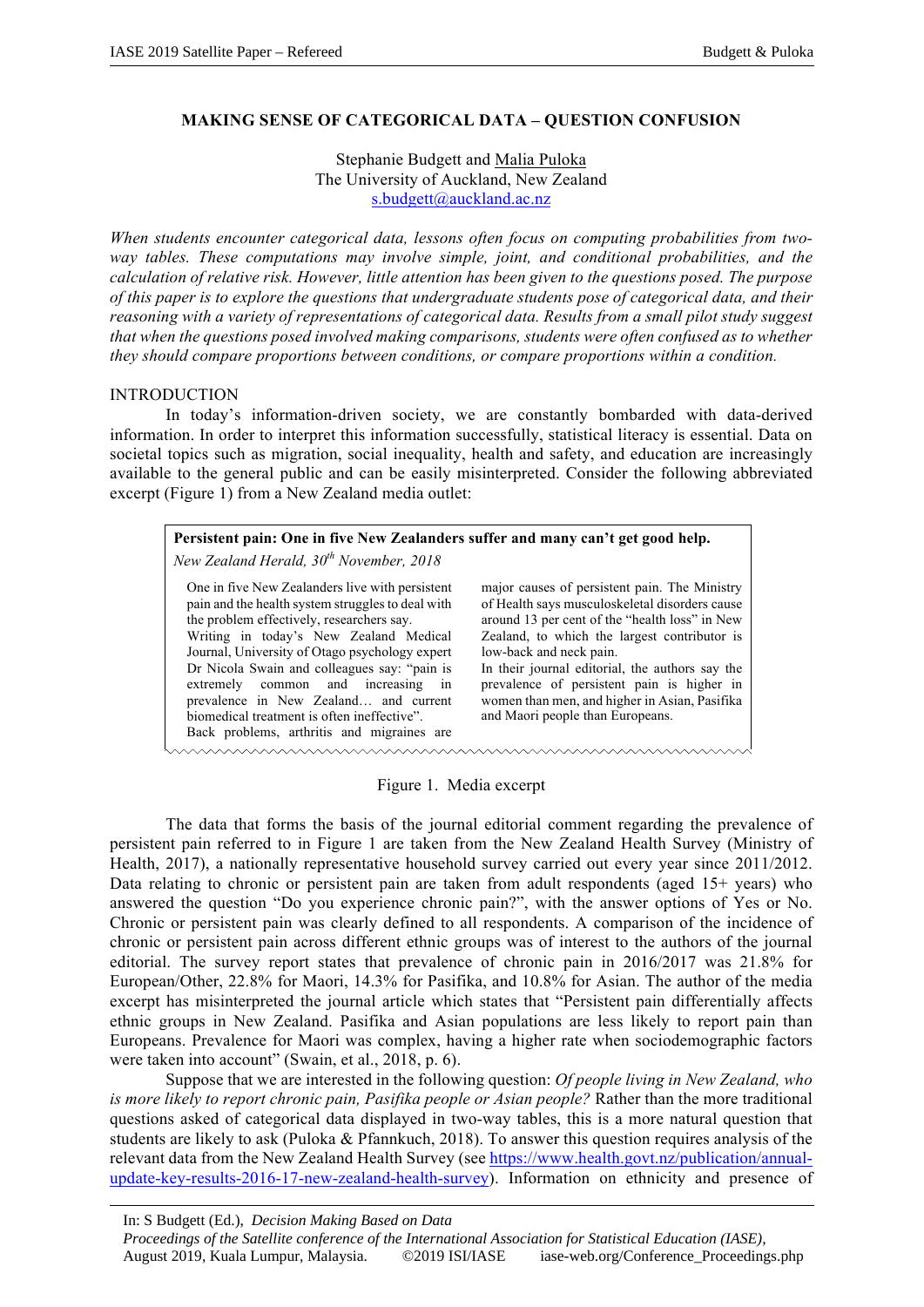persistent or chronic pain is provided via two categorical variables. The first variable, Ethnicity, has four possible outcomes: European/Other, Maori, Pasifika, Asian, and the second variable, Chronic Pain, has two possible outcomes: Yes, No. Three representations of the New Zealand Health Survey information for these two variables in 2016/2017 are provided in Figure 2.



Figure 2: Representations of Chronic Pain and Ethnicity

In order to answer the question above, do we compare the proportion of Pasifika people who report chronic pain with the proportion of Asian people who report chronic pain? If so, the relevant comparison is between 120/843 and 142/1318, or 0.142 and 0.108, a comparison *between* the Ethnicity conditions Pasifika and Asian. The answer is then that Pasifika people are more likely to report chronic pain than Asian people (see Figure 2 (b)). Or do we compare the proportion of people who report chronic pain who identify as being Pasifika with the proportion of people who report chronic pain who identify as being Asian? If so, the relevant comparison is between 120/3113 and 142/3113, or 0.039 and 0.046, a comparison *within* the condition Chronic Pain. The answer is then that those who report chronic pain are more likely to be Asian than Pasifika (see Figure 2 (c)). Depending on the approach used, the answers are different because the conditioning is different. Is there anything in the question that suggests which way around the conditioning should be?

# BACKGROUND LITERATURE

Making sense of the data described in the two examples above requires statistical literacy, critical thinking, contextual knowledge and proportional reasoning. Both situations involve categorical data, or data that can be divided into groups. Categorical data is typically presented in tables of counts or in bar graphs. Determining which proportions are relevant versus which are misleading can be subtle. Reasoning with categorical data is problematic for students and teachers alike, with lack of proportional reasoning being a major contributing factor (e.g. Batanero et al., 1996; Böcherer-Linder et al., 2018; Watson & Callingham, 2014). Furthermore, according to Konold, Finzer and Kreetong (2017), research on the use of data in tables has been neglected possibly because tables are so ubiquitous and the ability to interpret them has been taken for granted.

Research has documented many of the difficulties encountered by students when reasoning with conditional probabilities (e.g. Diaz, Batanero, & Contreras, 2010). In particular, the base rate fallacy and confusion of the inverse are two prevalent misconceptions associated with Bayesian-type problems (Bar-Hillel, 1980; Villejoubert & Mandel, 2002). However, in Bayesian-type problems the conditioning is usually made explicit. For example, in Eddy's (1982) influential study, 100 doctors were given some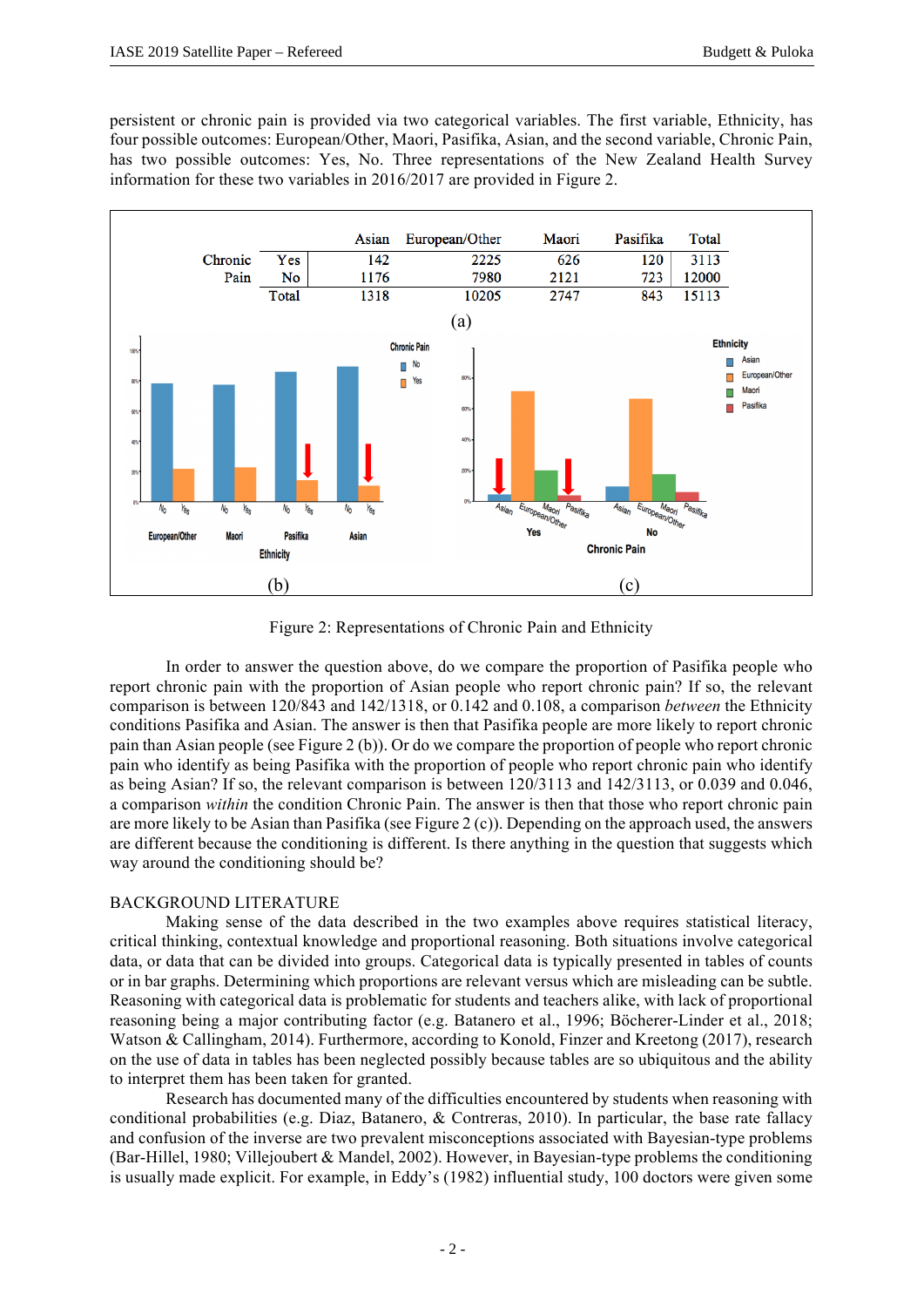information regarding the accuracy of mammography. They were then asked to estimate the probability that a woman with a positive mammogram actually has breast cancer, thus making the condition (positive mammogram) unambiguous. However, the comparison questions described above do not follow the same format and the condition may be unclear.

### **METHOD**

The data that forms the basis of this paper comes from a small pilot study designed to explore undergraduate students' questioning of categorical data and their reasoning with a variety of representations of categorical data. The study comprised two first-year university statistics students, with pseudonyms Sera and Tara, who volunteered to participate and worked together on several tasks over two 2-hour sessions. The participants were provided with scenarios involving two categorical variables, and encouraged to pose questions of the data. They were then asked to either construct their own representations of the data, or to select pre-prepared representations of the data, in order to assist in answering their questions. A 'think-aloud' protocol was used, whereby the participants were encouraged to verbalise their thoughts and actions. Occasionally the researchers would intervene to clarify what the participants were thinking.

During the first 2-hour session, the participants were provided with information about an online survey completed voluntarily by first year introductory statistics students. Without being given access to the data, they were asked to pose investigative questions relating to the two categorical variables Gender (Male, Female) and Student Loan (Yes, No). After several questions had been posed, the participants and the researchers collectively grouped them by question-type: simple, joint, conditional and comparison questions. The participants were asked to create representations to display Gender and Student Loan both separately and combined, and to choose which of these representations, if any, could be used to answer their questions. They were then presented with pre-prepared representations of the Student Loan and Gender information gathered in the online survey. They were first asked to interpret the representations before deciding which, if any, would answer their questions.

In the second 2-hour session, the participants were asked to explore the variables Gender and typical Social Media usage per day (none, < 1 hour, 1-3 hours, 3-6 hours, > 6 hours). Following a similar sequence to that in the first session, investigative questions were posed and then grouped into questiontype in collaboration with the researchers. Instead of creating their own representations, the participants interpreted pre-prepared representations and were asked to choose which, if any, would answer their questions.

#### RESULTS

The focus of this paper will be on the comparison questions posed by the participants in both sessions (Figure 3), and their selections and interpretations of the pre-prepared representations used to answer these questions.

| Session One       | Session Two                                                                                                            |
|-------------------|------------------------------------------------------------------------------------------------------------------------|
| males or females? | Who is more likely to have a student loan,   Are females more likely to spend 3-6 hours<br>on social media than males? |

## Figure 3. Comparison questions posed by students

#### *Session One*

The representations forming the basis of the participants' reasoning as they answered the comparison question posed in Session One are given in Figure 4. These representations consist of bar graphs and eikosograms, often referred to as mosaic plots, created using an updated version of a prototype software tool developed at the University of Auckland (Pfannkuch & Budgett, 2016).

When the participants attempted to answer the question "who is more likely to have a student loan, males or females?", they were confused as to which representation to use. Sera, referring to Figure 4(a), initially said that males were more likely to have a student loan. She reasoned that the bar representing the proportion of males with a student loan was higher than the corresponding bar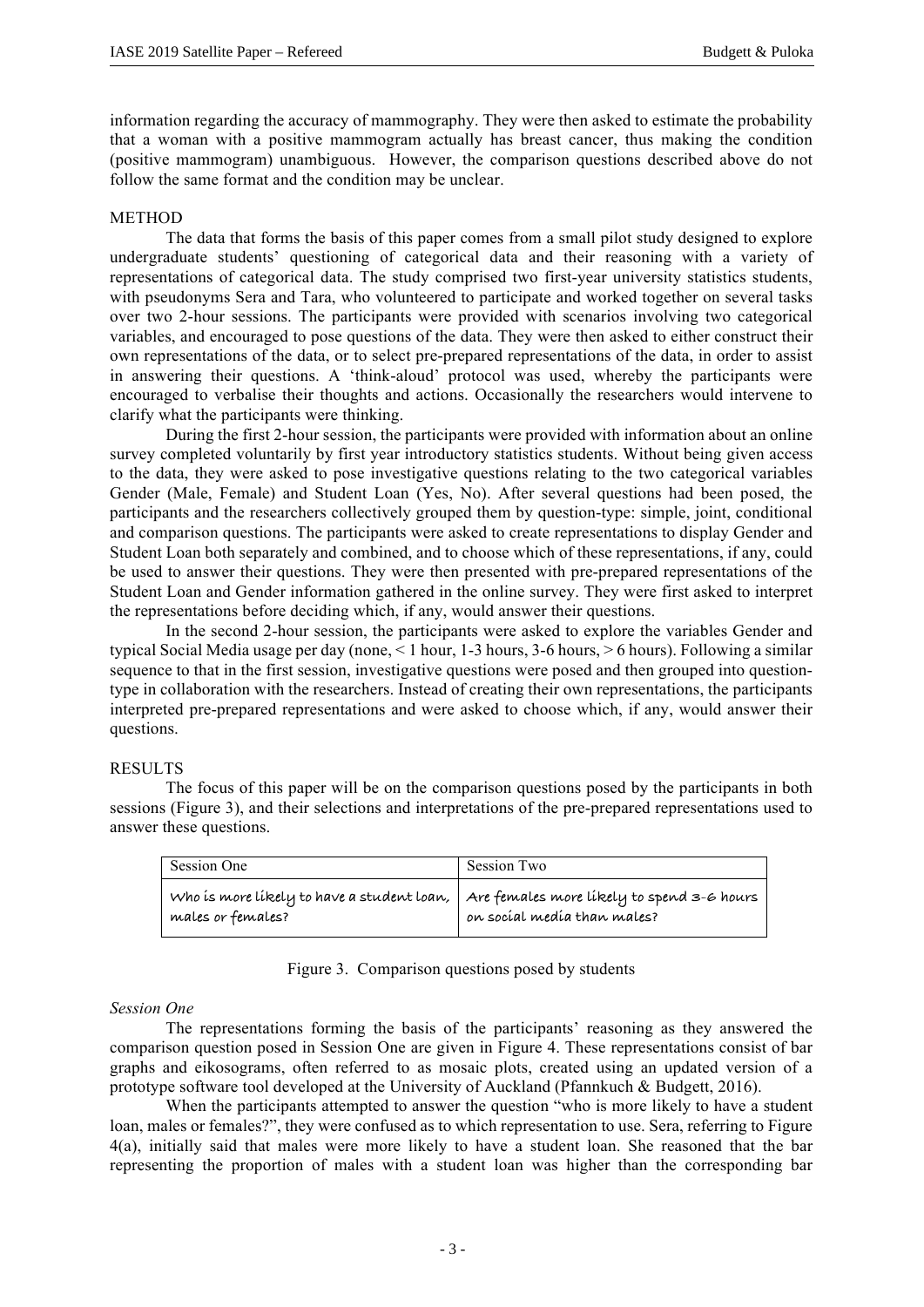representing the proportion of females with a student loan. However, when she considered the representation in Figure 4(b), she decided the opposite was true:

*If you compare these two together* [indicating the bars representing those with student loan who are females and those who are males in Figure 4(b)] *then it's more likely for females to have a student loan, and then compare these two* [comparing the proportion of males with a student loan with the proportion of females with a student loan in Figure 4(a)] *to say that it's more likely for males than females to have a student loan.*



Figure 4. Representations of Gender and Student Loan

When Sera then looked at the eikosogram representation in Figure 4(c), she seemed convinced that females were more likely to have a student loan than males.

Tara referred to the eikosogram representations in Figure 4(d) and (e) in order to answer the question. She reasoned:

*I like things out of 100 instead of technically 60* [opting to use Figure 4(d) rather than Figure 4(e)] *because if you go out of 100 then you can use percentages and turn it into a decimal, whereas 0.4 out of 0.6 is kind of … I was going to say it is 71% of males have a student loan*

However, when Tara noted the eikosogram in Figure 4(f) she decided that females were more likely to have a student loan:

*That's so weird but that makes sense because you go this way so you are comparing 0.4 with 0.28. You can move across… comparing them down and so yeah, females would be more likely to have a student loan.*

Both Sera and Tara arrived at conflicting answers to the question *Who is more likely to have a student loan, males or females?* which appears to be a consequence of the representation that they use to support their answer. For Sera, Figure 4(a) suggests that males are more likely, while Figures 4(b) and (c) suggest that females are more likely. For Tara, Figure 4(d) suggests that males are more likely, while Figures 4(e) and (f) suggest females are more likely. The answer to the question varies according to the conditioning used. If the comparison is made *between* the conditions male and female, males are more likely to have a student loan than females. However, if the comparison is made *within* the condition of those having a student loan, then there are more females than males.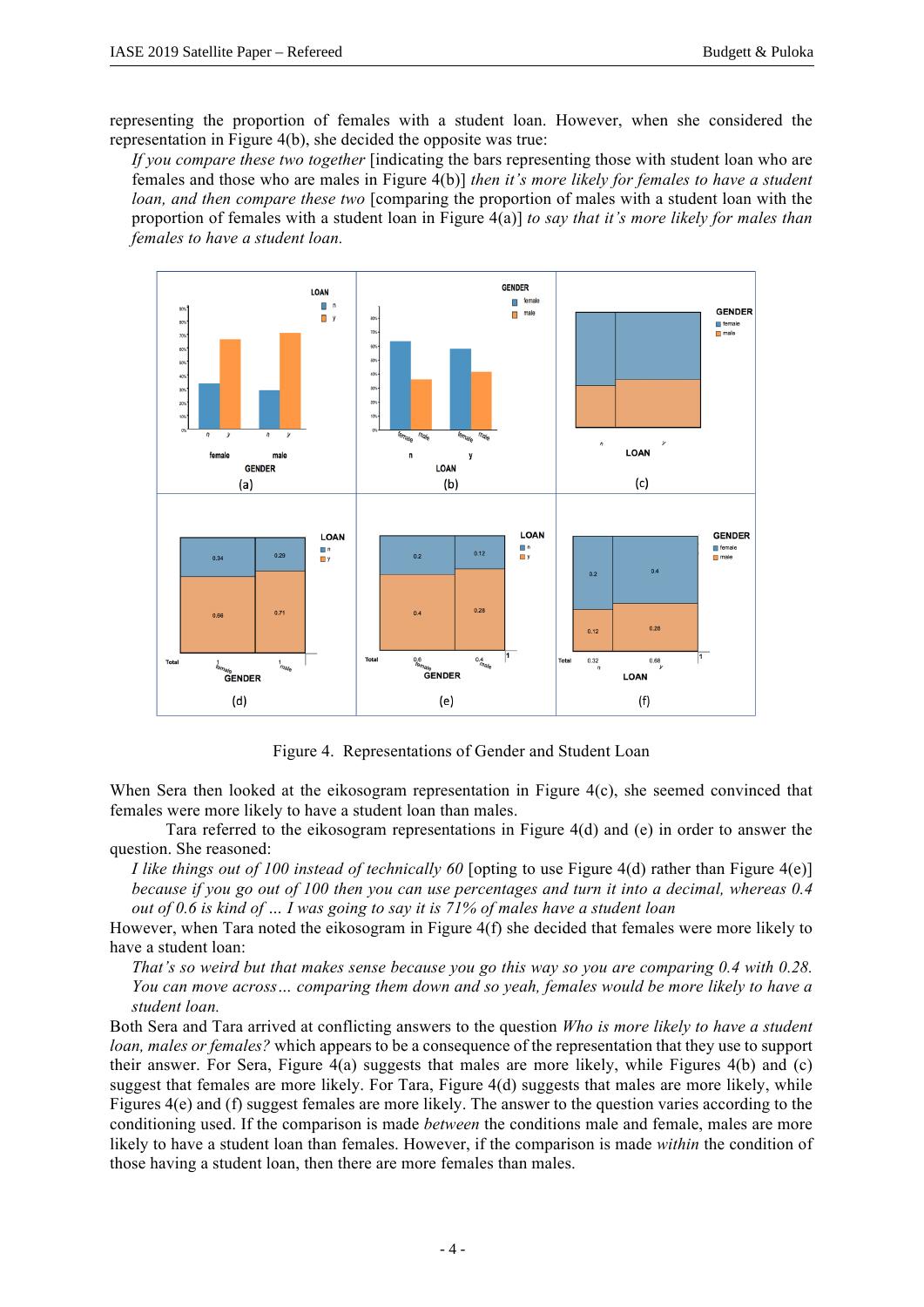## *Session Two*

The variables explored in the second session were Gender and Social Media usage. The preprepared representations forming the basis of the participants' reasoning as they answered the comparison question posed in Session Two are provided in Figure 5.



Figure 5. Representations of Gender and Social Media usage

Figure 5(a) illustrates the distribution of Social Media Usage for females and males separately. When prompted to interpret the red bars in Figure 5(a), Tara stated:

*Out of the three to six-hour group females are more likely to spend three to six hours in comparison to males, but only out of the three to six-hour group.*

When asked what question could have been posed to result in this comparison, Sera responded: *Are females more likely to spend three to six hours on social media compared to males?* Later in the session, she referred to Figure 5(b) to answer the same question, with the explanation:

*Yes, females are more likely to spend three to six hours* [on social media] *because out of the people who spend three to six hours on social media, 68% of them are females.*

Again, the representations used by the participants to support their interpretation of the situation influenced their responses.

### DISCUSSION

Throughout the two sessions, the participants used different representations to answer the same question. It was not clear to them which was the more appropriate representation for a given question. When posing 'more likely' questions (Figure 3), the participants were confused as to whether the comparison should be between conditions, or within a condition. In the Student Loan example the participants reasoned, by referring to representations conditioned on Gender (Figs. 4(a), (d)), that males were more likely to have a loan. However, when they considered representations conditioned on Student Loan (Figs. 4(b), (c), (f)) they decided that females were more likely to have a loan. Although the supporting representations for the Social Media example did not change the participants' answer to the question posed, the information conveyed in Figure 5(a) is conditioned on Gender, while the information conveyed in Figure 5(b) is conditioned on Social Media usage.

Much of the literature documenting misunderstandings about conditional probability relates to confusion in identifying the appropriate conditioning variable despite the conditioning variable seemingly being made explicit (e.g. Eddy, 1982). The examples used in this study differ in that the questions are framed using more natural language. It may be that when more naturally formed questions are posed, the conditioning variable may be ambiguous. Therefore, how *should* these questions be answered? The first author presented the following question, similarly phrased to questions in Figure 3, individually to eight colleagues, comprising two statisticians and six teachers of undergraduate statistics: